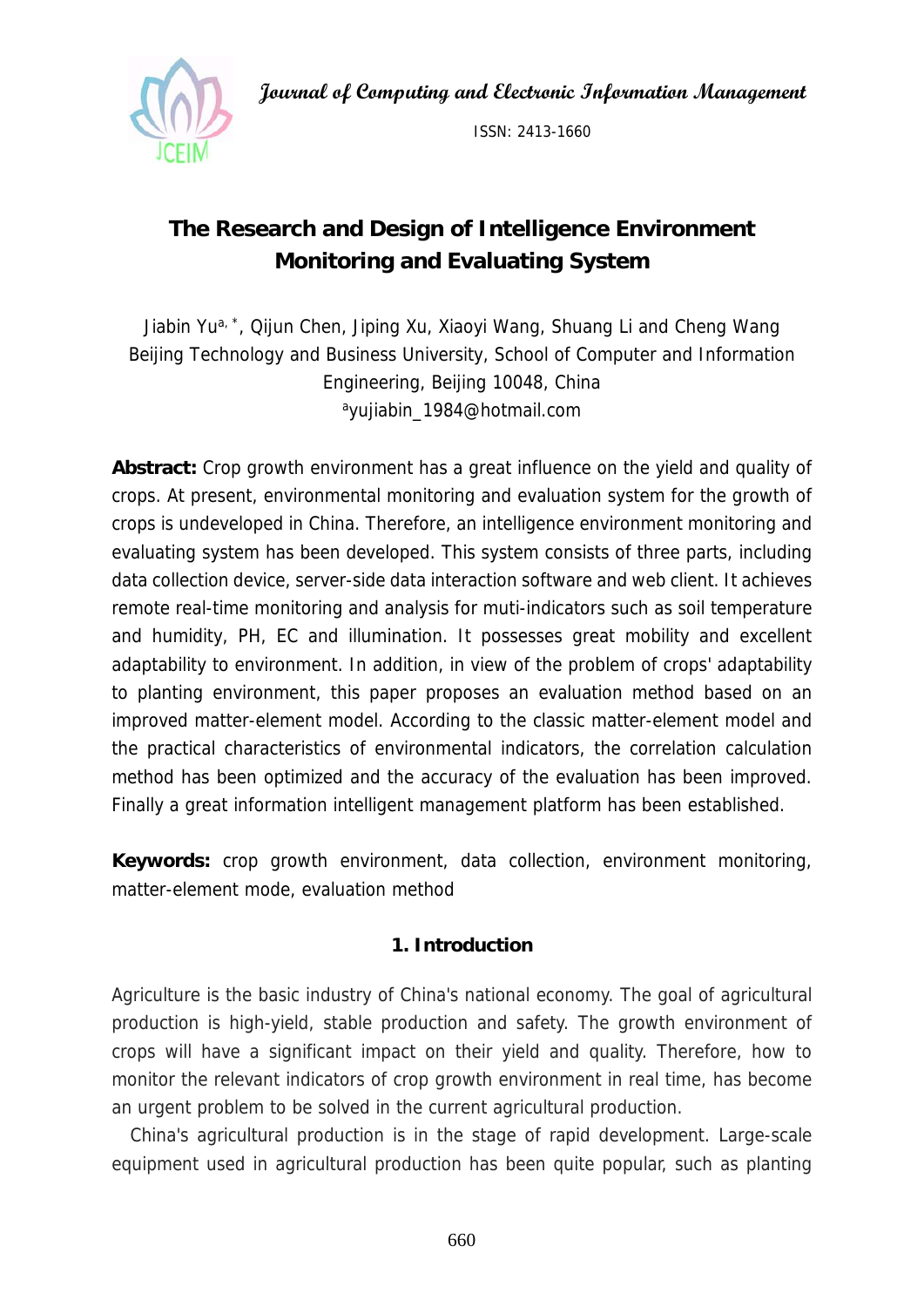seedlings, harvesting crops, spraying pesticides and so on. However, the monitoring of crop growth environment is still in a backward stage [1-2]. At present, the automatic monitoring of crop growth environment indicators is not fully universal. Many regions use human labor to carry out regular on-site environmental sampling and laboratory tests to produce results. Such methods are poorly timed. In recent years, some areas using Wi-Fi network base station for on-site environmental monitoring. However, this method is costly and poorly transferable  $[3-4]$ . At present, there is a lack of a rapid, accurate, migratory, adaptable crop growth environment monitoring system.

In addition, in the agricultural planting production process, also need to conduct a comprehensive evaluation of crop growth environment. But there is still a lack of a unified standard for its comprehensive evaluation. Some scholars put forward the application of statistical and intelligent methods to the evaluation on the basis of traditional multi-index comprehensive evaluation methods [5-7]. They use LVQ neural network, gray theory and matter-element model evaluation methods [8-10]. However, these methods are subjective, and ignore the impact of a single indicator on the evaluation results and other issues [11].

Aiming at the present situation, a crop growth environment intelligent monitoring and evaluation system has been developed for the agricultural planting site. The system consists of data acquisition site, server-side data exchange program and web client. The system realizes real-time monitoring of soil temperature and humidity, PH value, EC value, light intensity and so on. At the same time, a new evaluation method based on improved matter-element model is proposed in this paper. Based on the classical matter-element model, this method is optimized to evaluate the adaptability of crops in the target growth environment.

## **2. System Composition**

2.1 System Framework and Function

Figure 1 is the crop growth environment intelligent monitoring system frame diagram: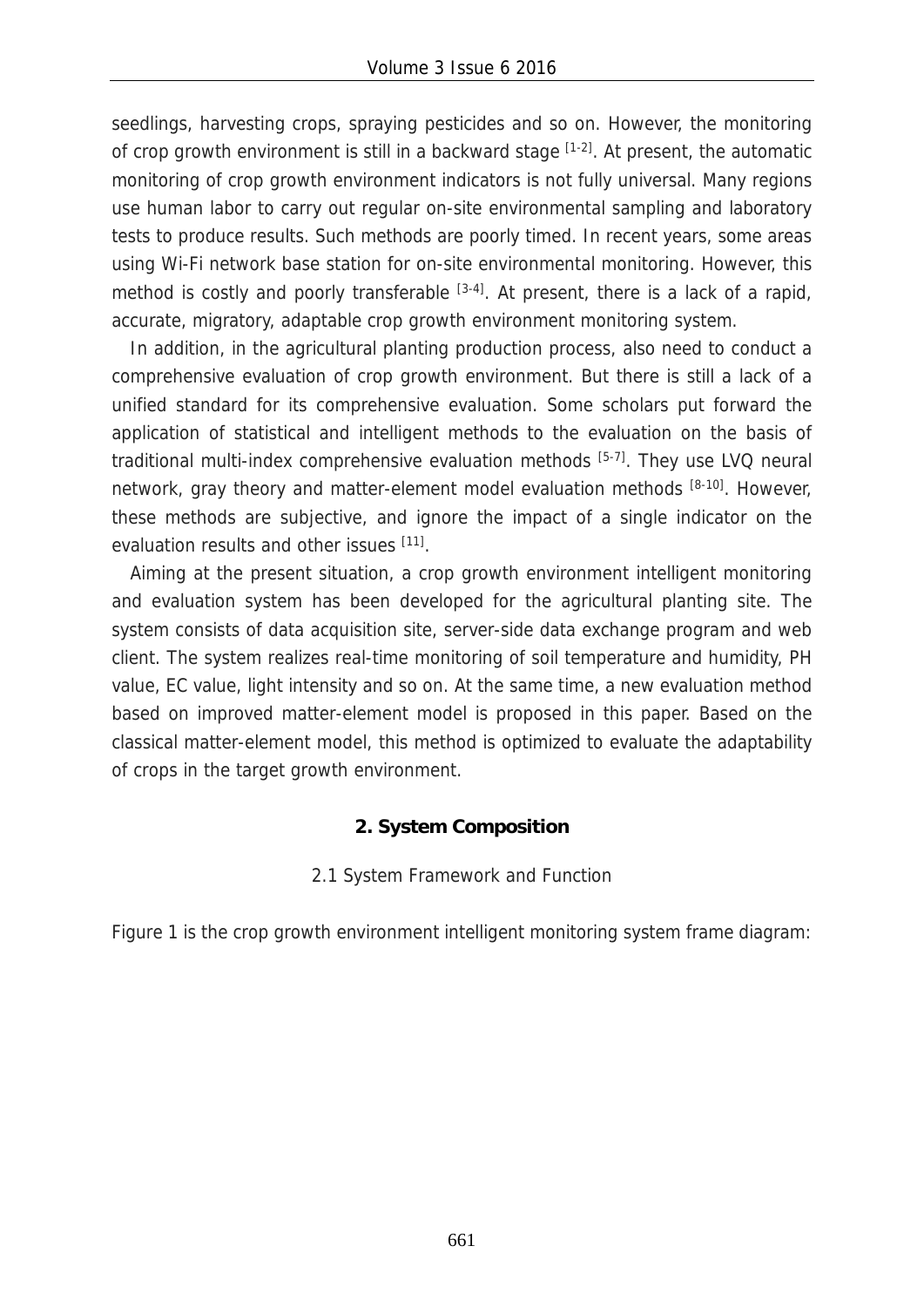

Fig.1 The research and design of intelligence environment monitoring and evaluating system frame diagram

The system mainly consists of three parts, including data acquisition layer, data interaction layer and data display layer. The data is acquired by the data acquisition layer, and then the server receives and manages the operation. Finally, the data in the database is called and applied according to the functional requirements of the web client.

## 2.2 System Hardware Design

The hardware of the system mainly includes the main controller, GPRS module, camera, and various sensors. Soil temperature and humidity sensors, soil EC sensors, soil pH sensors and small meteorological stations are used to collect atmospheric-related indicators (atmospheric temperature and humidity, atmospheric pressure and light intensity). Figure 2 is the hardware system architecture.



Fig.2 The hardware system architecture diagram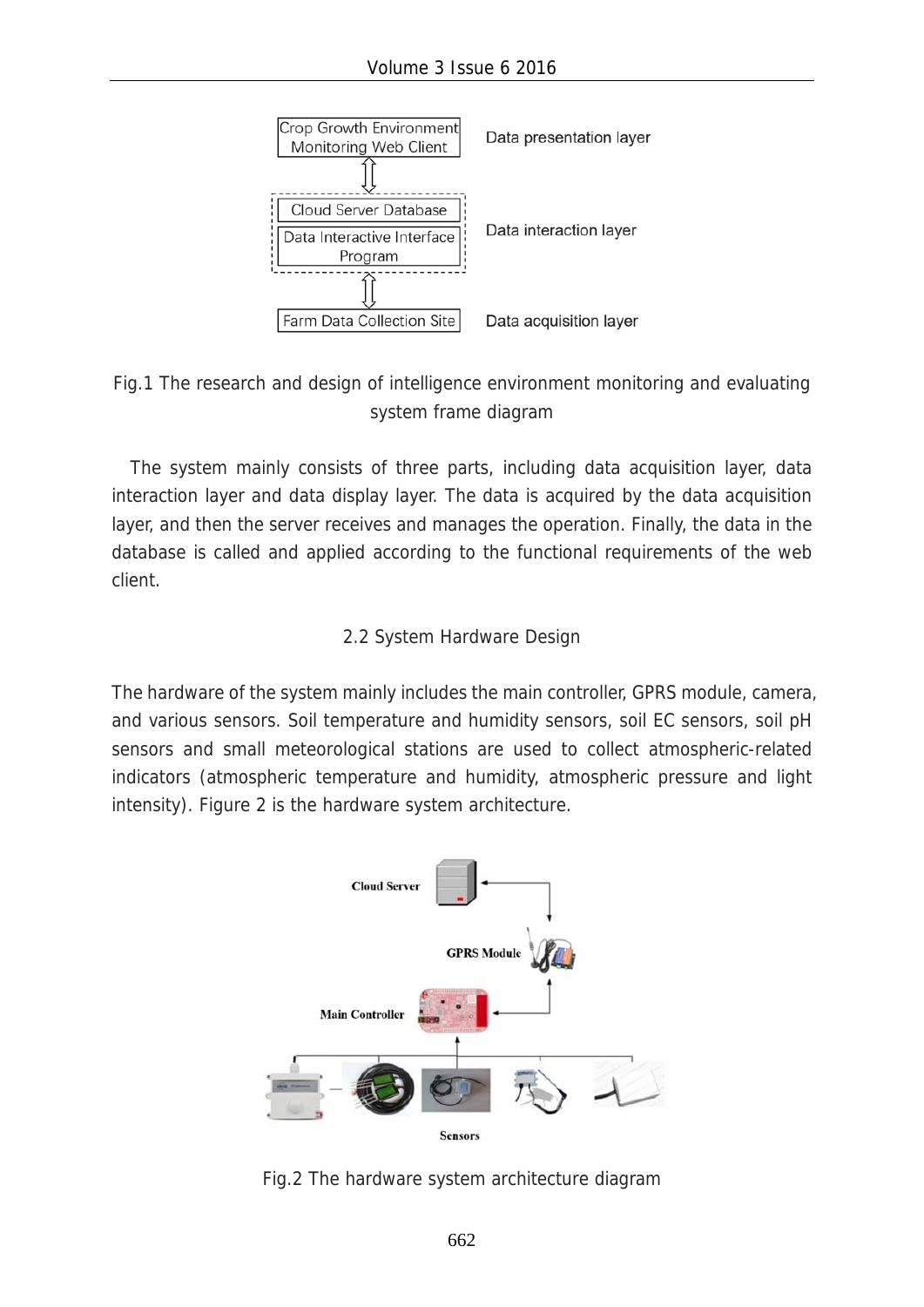As shown in Figure 2, the main controller uses the ARM controller as the control core. The main controller sends data to the sensor by sending commands to the sensor and the camera at the same time, and then composing the data packet, finally sending the data packet to the cloud server through the GPRS module. The hardware is powered by a solar battery and is equipped with a waterproof housing. This design greatly improves its environmental adaptability.

2.3 System Software Design

2.3.1 Server-side Software Design

The role of the server-side data in the cloud to receive and manage, as well as the service web client calls.

Based on Socket communication technology, the system's main controller uses two independent network ports for data transmission and picture transmission. When the cloud server receives a packet from the host controller, the server program extracts the valid data in the packet. Program to the local database to add, modify, delete, query and other operations to manage data. When the cloud server receives the live photos from the host controller, the photos are stored in the specified path of the server hard disk in the specified naming format and the file path of the photos is stored in the database. Figure 3 is the main interface of the server-side software.

| 系统信息                                                                                                                                        |    | <b>共調度</b>              |        | 逆价系统                |
|---------------------------------------------------------------------------------------------------------------------------------------------|----|-------------------------|--------|---------------------|
| 启动监听成功,来自地址<br>192.168.70.241:606<br>一覧提通算→<br>收到消息,来自地址: 192.168.72.225<br>编码时间: 2016/8/24 14:19:22                                        |    | 当前放进度状态: 等待 线接<br>连接的拨座 | 新开助规定  | 评价系统入口              |
| 利肝值为: 1<br>消息血型为:十提数据<br>十段温度为: 21.3°C                                                                                                      | 刑试 |                         |        |                     |
| 土壌水分含量为: 11%<br>PH直力: 7<br>光解器度为: 1.2432.ug<br>空气温度为: 23.7° C                                                                               | 青绿 |                         |        |                     |
|                                                                                                                                             |    |                         |        |                     |
|                                                                                                                                             |    |                         |        |                     |
| <b>白花月白一</b>                                                                                                                                |    | 数据时间 0                  |        | <b>Military III</b> |
| 空气是度为: 17.7%<br>大气压为: 101.3kFa<br>EC语为: 16 Jan/cm<br>收到通程, 来自地址: 192.168.72.225<br>编码封码: 2016/6/24 14:19:25<br><b>料断值为: 1</b><br>消息类型为:土壤数据 |    | 土壤温度 0                  | 土壤温度 0 | PR值<br>$\circ$      |

Fig.3 Server software interface

## 2.3.2 Web Client

Data display layer Web client to achieve real-time monitoring, statistical analysis, data early warning and comprehensive evaluation. Figure 4 is a Web client architecture diagram.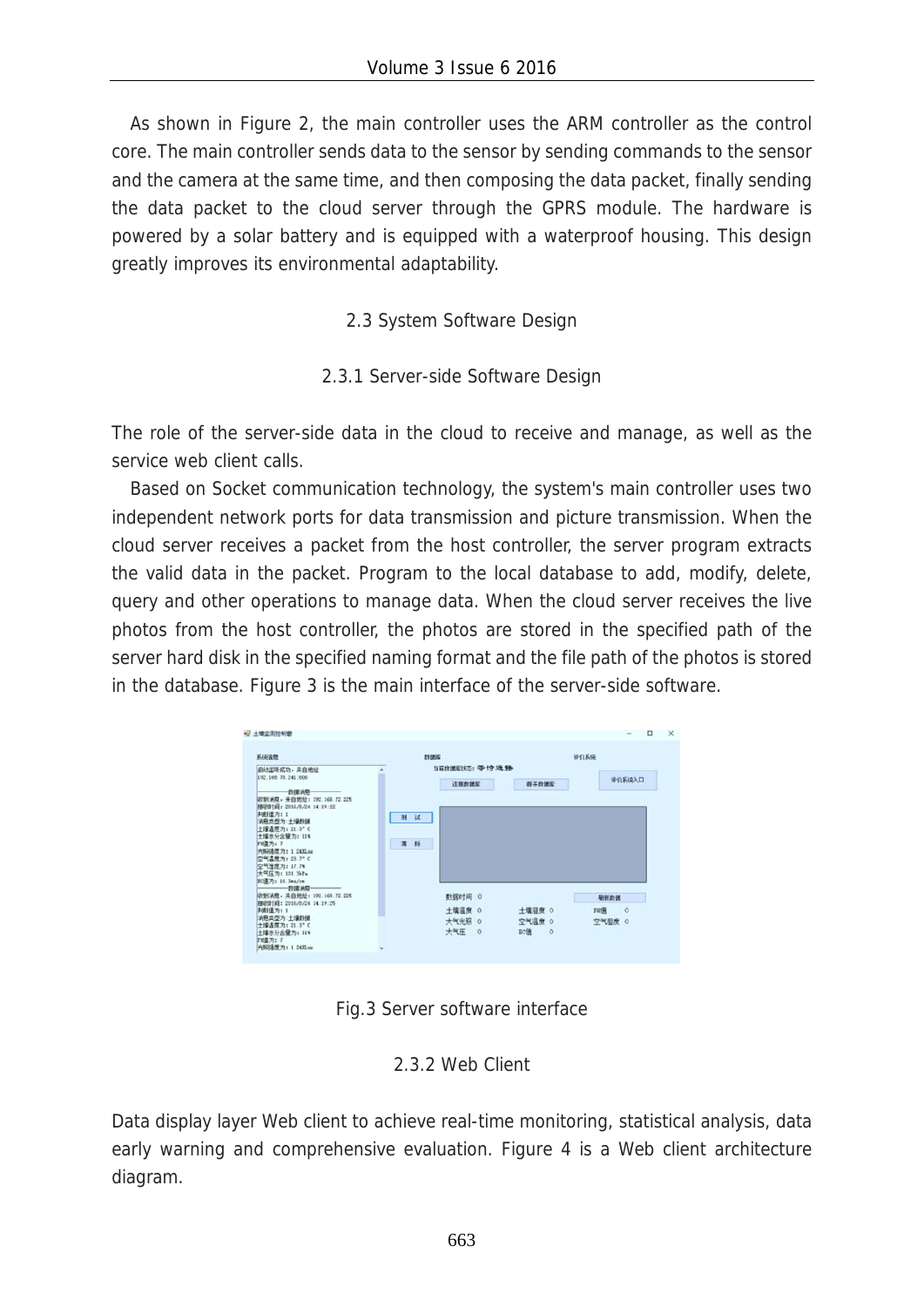

Fig.4 Web client architecture diagram

The data stored in the cloud server database, through statistical analysis and evaluation system, the results are displayed in the web page. Figure 5 for the web client data interface:

| ◎はまさえま                   |                                                  |                | 素品管理                   | 系统草油  | 注销     | 通出    |  |
|--------------------------|--------------------------------------------------|----------------|------------------------|-------|--------|-------|--|
| a.<br>$\frac{1}{2(1+2)}$ | $\frac{160}{160}$<br>$\frac{\lambda}{1000}$<br>× | $\alpha$<br>÷. | $\frac{\pi}{2}$<br>- 8 | $\Xi$ |        |       |  |
| 实时监测                     |                                                  |                |                        |       |        |       |  |
| 请选择结点: 1<br>日曜           |                                                  |                |                        |       |        |       |  |
| 突时图片:                    | 实时期真:                                            |                |                        |       |        |       |  |
| m.                       |                                                  | Mór            | E                      |       | (京都产业) | 24.7  |  |
|                          | $\frac{1}{2}$                                    | 土壤晶质。          | 23.94                  |       | 空气推度)  | 12.2  |  |
|                          |                                                  | 土壤混果:          | Ø.                     |       | 大气压力   | 100.3 |  |
|                          |                                                  | P(H E)         | $\overline{2}$         |       | EC(8)  | 12    |  |
|                          |                                                  | 九师度:           | $0.1\,$                |       |        |       |  |
|                          |                                                  |                |                        |       |        |       |  |
|                          |                                                  |                |                        |       |        |       |  |
|                          |                                                  |                |                        |       |        |       |  |
| <b>UETBO</b>             |                                                  |                |                        |       |        |       |  |



## **3. Improved Matter - element Model Evaluation Method**

In order to evaluate the growth environment of crops, a set of evaluation methods based on improved matter-element model was proposed to evaluate the adaptability of crops in the monitored growth environment. Matter-element model was developed by Cai Wen in the early 1980s, and used the formal model to study the possibility and the rule of things development. It was used to solve the incompatible complex problem and was suitable for multi-index evaluation [12]. In recent years, some scholars have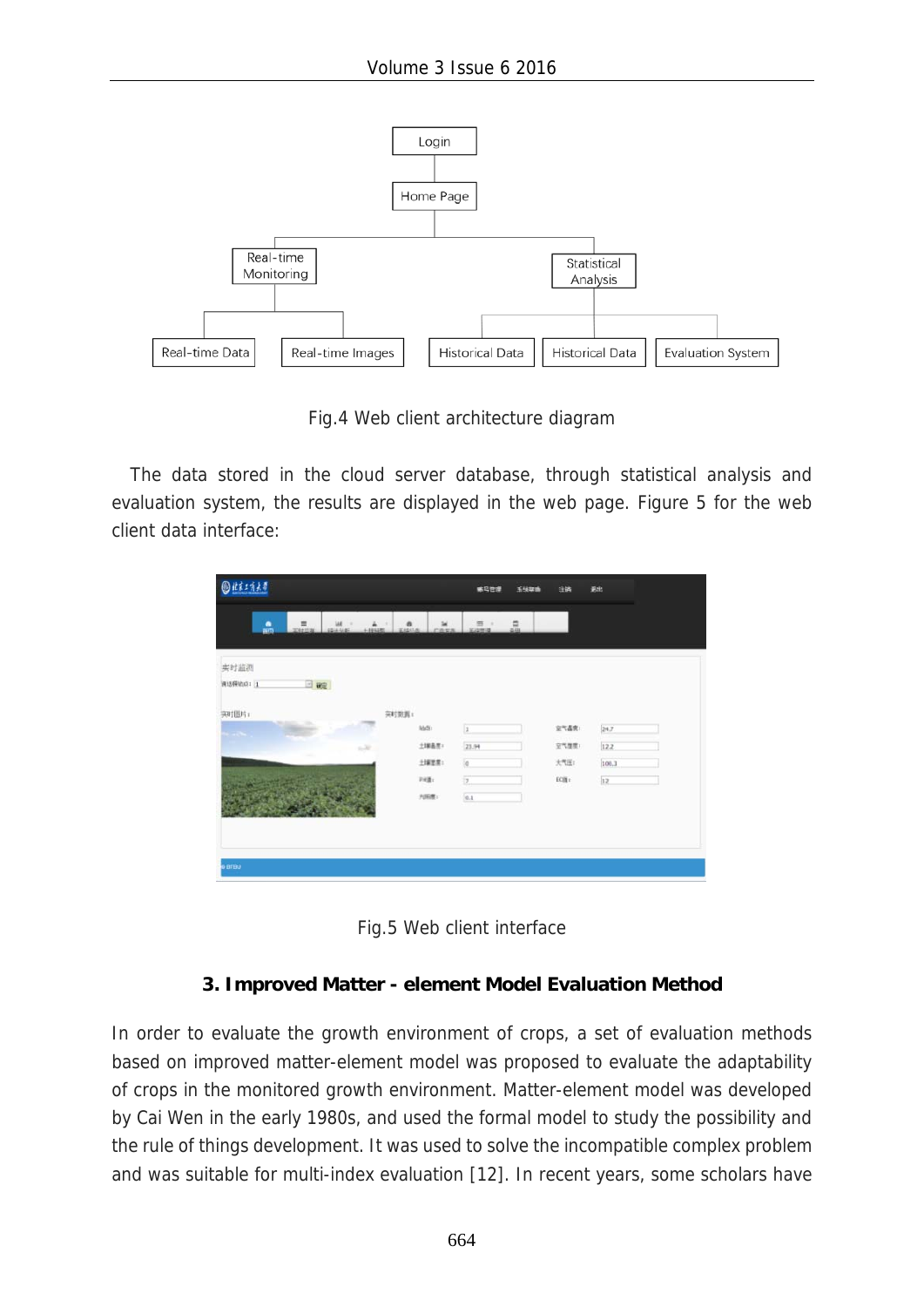used the matter-element model to carry out a comprehensive evaluation of environmental quality, product quality and agricultural resources, etc. [13-14]. For different indicators of crop growth environment, because of the different types of indicators and the difference of dimensions, it is difficult to use the solution solve the compatibility of other indicators to solve this problem [15]. In this system, the multiindex system of crop growth environment was used to calculate the weight of each index in the comprehensive evaluation by AHP and entropy method. The method of matter-element model was improved to evaluate the adaptability of crop and growth environment. Finally, an evaluation method of crop growth environment based on improved matter - element model was proposed. The evaluation results were compared with those of experts.

#### 3.1 The Establishment of State Matter – element

The matter element R is used to describe the object N, which we usually denote as:

$$
R = \begin{vmatrix} N & c_1 & v_1 \\ c_2 & v_2 \\ \dots & \dots \\ c_n & v_n \end{vmatrix} = \begin{vmatrix} R_1 \\ R_2 \\ \dots \\ R_n \end{vmatrix}
$$
 (1)

 $c_1$  to  $c_n$  are the eigenvectors of the object  $N$ , and  $v_1$  to  $v_n$  are the feature quantities of the object **N**. **R** is an n-dimensional state matter element.

According to expert opinion, here with  $R_{oj}$  to describe the target state of the evaluation level, known as the classical model of matter-element domain, with the following formula:

$$
R_{oj} = (N_{oj}, c_i, v_o) = \begin{vmatrix} N_{oj} & c_1 & (a_{oj1}, b_{oj1}) \\ c_2 & (a_{oj2}, b_{oj2}) \\ \dots & \dots & \dots \\ c_n & (a_{ojn}, b_{ojn}) \end{vmatrix} (j = 1, 2, 3, 4 \dots)
$$
 (2)

In the formula (2), **<sup>i</sup>** is used to distinguish a plurality of indexes to be evaluated, **j** represents a different evaluation level, and  $(a_{oji}, b_{oji})$  expresses a range of values corresponding to the indicators in the corresponding ratings obtained according to experts' opinions. According to the classical domain, we can get the domain of matterelement model: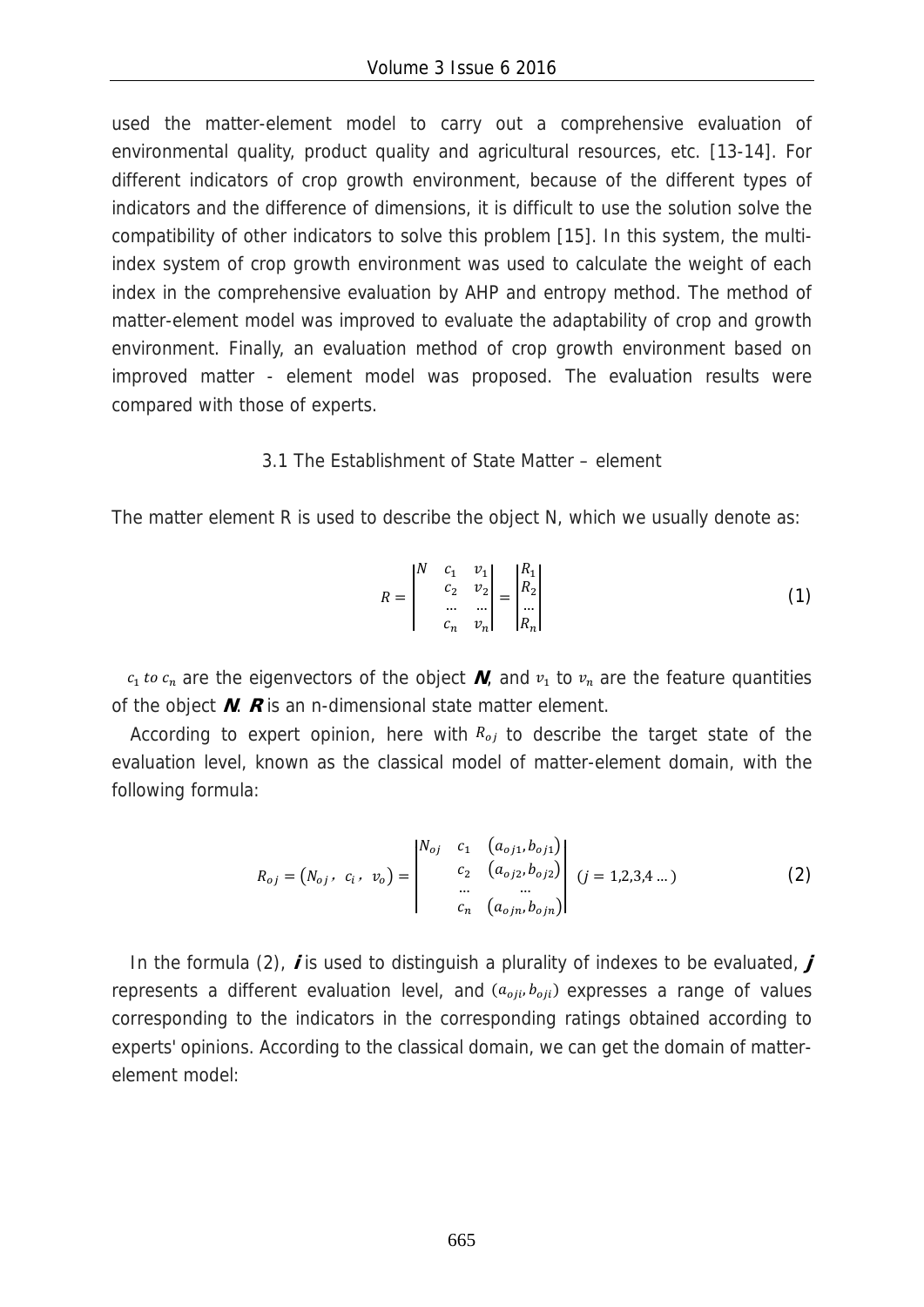$$
R_p = (N_p, c_i, v_p) = \begin{vmatrix} N_p & c_1 & (a_{p1}, b_{p1}) \\ c_2 & (a_{p2}, b_{p2}) \\ \dots & \dots \\ c_n & (a_{pn}, b_{pn}) \end{vmatrix}
$$
 (3)

The section field is used to describe the whole range of the growth environment index, and the classical domain and the section domain are determined. The material element of the growth environment to be evaluated is denoted  $R<sub>x</sub>$ 

$$
R_x = \begin{vmatrix} N_x & c_1 & v_1 \\ & c_2 & v_2 \\ & \dots & \dots \\ & & c_8 & v_8 \end{vmatrix}
$$
 (4)

#### 3.2 Method of Calculating Relevance

The association function is used to calculate the correlation function  $K_i(c_i)$  of the index  $c_i$  for a certain evaluation level j by improving the matter-element model used in the method. The definition is:

$$
K_j(c_i) = \begin{cases} \frac{-\rho(c_i, X_{oji})}{|X_{oji}|} c_i \in X_{oji} \\ \frac{\rho(c_i, X_{oji})}{\rho(c_i, X_{pii}) - \rho(c_i, X_{oji})} c_i \notin X_{oji} \end{cases}
$$
(5)

$$
\rho(c_i, X_{oji}) = |c_i - 0.5(a_{oji} + b_{oji}) - 0.5(b_{oji} - a_{oji})|
$$
  
\n
$$
\rho(c_i, X_{pi}) = |c_i - 0.5(a_{pi} + b_{pi}) - 0.5(b_{pi} - a_{pi})|
$$
\n(6)

In the formulas (5) and (6),  $\rho(c_i, X_{0i})$  is the distance between the point  $c_i$  and the classical domain interval  $X_{oji} = [a_{oji}, b_{oji}]$ ,  $\rho(c_i, X_{pi})$  is the point  $c_i$  and the section interval  $X_{pi} = [a_{pi}, b_{pi}]$  .  $|X_{theta}| = |b_{theta} - a_{theta}|$  . Using the current calculation method, when  $c_i = 0.5(a_{oji} + b_{oji})$ , the correlation value is the largest. This indicates that the optimal point position of the classical synthetic evaluation matter-element model is set to the median value of each level interval. But not all of the indicators are the median value of the best value. Therefore, the system so the use of matter-element model method at this point is different from the classical matter-element model approach. In view of the above  $c_4$ ,  $c_8$  such a decrement is excellent, or increase is excellent indicators, we propose the following calculation method:

$$
\rho(c_i, X_{0ji}) = |c_i - a_{0ji}| - (b_{0ji} - a_{0ji})
$$
\n(7)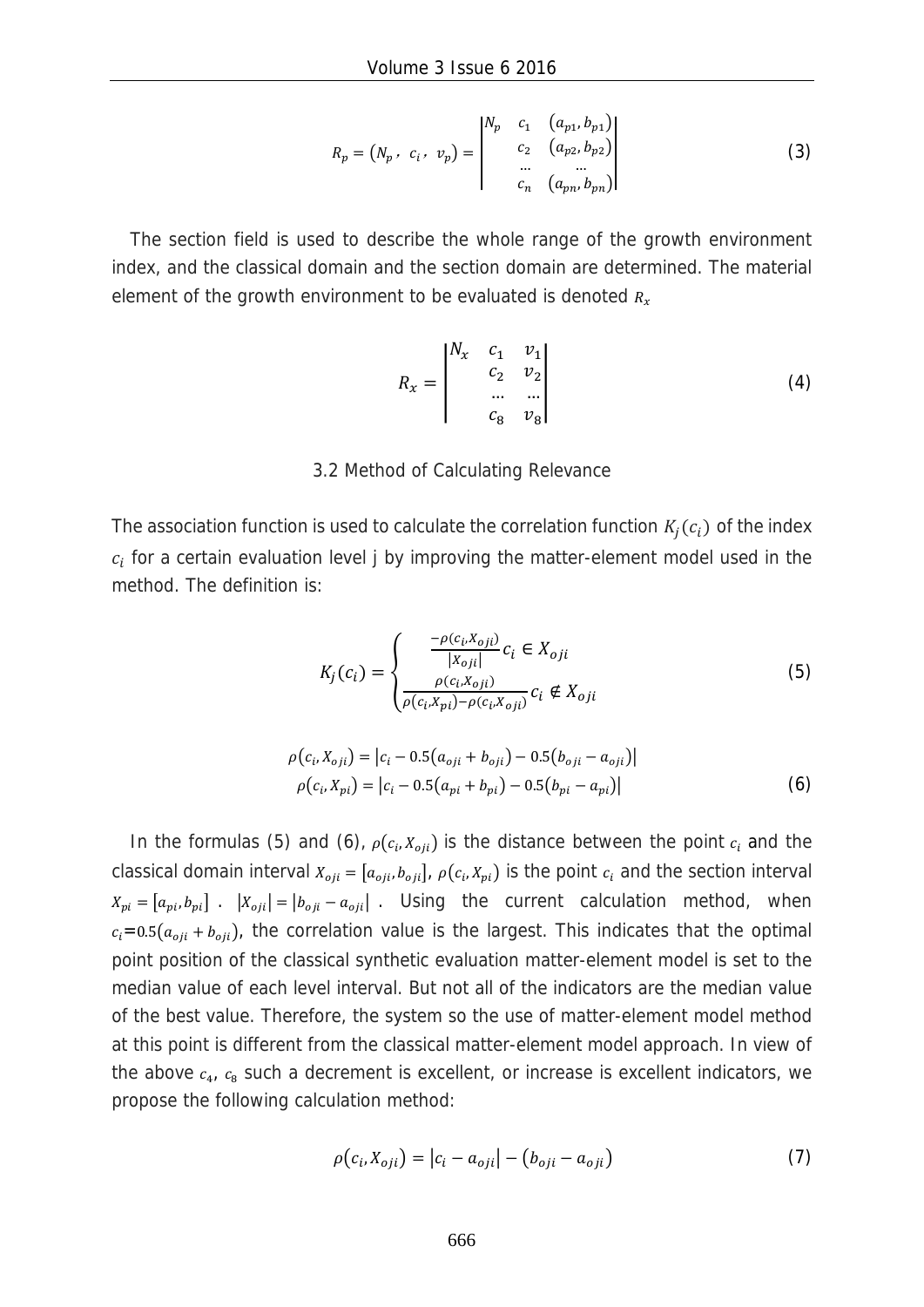$$
\rho(c_i, X_{0ji}) = |c_i - b_{0ji}| - (b_{0ji} - a_{0ji})
$$
\n(8)

#### 3.3 Empirical Research

Combined with expert advice, we have drawn on the artificial cultivation of Atractylodes needs the scope of the growth environment indicators. According to formula (2) and formula (3) we can to the following a group of classical domain and section domain.  $c_i$  contains the following indicators: Soil temperature, soil moisture, soil pH, light intensity, atmospheric temperature, atmospheric humidity, atmospheric pressure and soil EC value. As shown in equation (9):

|                |                    | Very Suitable | <i>Suitable</i> | <b>Medium</b> | Unsuitable   |                                  |                     |     |
|----------------|--------------------|---------------|-----------------|---------------|--------------|----------------------------------|---------------------|-----|
|                | $c_{1}$            | (21.5, 24.2)  | (19.8, 21.5)    | (16.6, 19.8)  | (0, 16.6)    |                                  |                     |     |
|                |                    |               | (24.2, 25.7)    | (25.7, 26.6)  | (26.6, 30)   |                                  |                     |     |
|                | $\boldsymbol{c}_2$ | (17,27)       | (13,17)         | (9,13)        | (0,9)        |                                  |                     |     |
|                |                    |               | (27, 30)        | (30, 32)      | (32, 40)     | $ c_1 $                          | (0,30)              |     |
|                | $c_3$              | (5.5, 6.8)    | (5.1, 5.5)      | (4.6, 5.1)    | (3.9, 4.6)   | c <sub>2</sub>                   | (0, 40)             |     |
|                |                    |               | (6.8, 7.4)      | (7.4, 7.9)    | (7.9, 8.9)   | $c_3$                            | (3.9, 8.9)<br>(0,3) |     |
| $R_{\alpha} =$ | $c_4$              | (1.68, 3)     | (1.42, 1.68)    | (0.98, 1.42)  | (0,0.98)     | $ c_4 $<br>$R_p$<br>$=$          | (0,30)              | (9) |
|                | $c_{5}$            | (19, 23.1)    | (16.4, 19)      | (15.2, 16.4)  | (0, 15.2)    | $c_{5}$                          | (0, 27.1)           |     |
|                |                    |               | (23.1, 25.1)    | (25.1, 27)    | (27, 30)     | c <sub>6</sub><br>c <sub>7</sub> | (85, 103)           |     |
|                | $c_{6}$            | (17.6,21)     | (12.5, 17.6)    | (9.4, 12.5)   | (0.9.4)      |                                  | (1.2,3)             |     |
|                |                    |               | (21, 23.1)      | (23.1, 25.5)  | (25.5, 27.1) | $\mathsf{L}_8$                   |                     |     |
|                | $c_7$              | (96, 100)     | (93, 96)        | (91, 93)      | (85, 91)     |                                  |                     |     |
|                |                    |               | (100, 102)      | (102, 103)    |              |                                  |                     |     |
|                | $c_8$              | (1.2, 1.4)    | (1.4, 1.8)      | (1.8, 2.2)    | (2.2,3)      |                                  |                     |     |

The crop growth environment intelligence monitoring system designed in this paper selected eight groups of crop growth environment data samples in the actual test as the object to be tested to verify the evaluation method. The sample data is shown in  $(10).$ 

| \n $\begin{bmatrix}\n 1 & 2 & 3 & 4 & 5 & 6 & 7 & 8 \\ c_1 & 22.3 & 21.5 & 26.5 & 18.6 & 21.4 & 17.5 & 24.1 & 18.1 \\ c_2 & 18.4 & 13.9 & 21.4 & 15.5 & 18.5 & 21.6 & 25.9 & 27 \\ c_3 & 6.4 & 5.8 & 7.9 & 6.8 & 4.9 & 7.2 & 4.4 & 6.1 \\ c_4 & 0.37 & 1.44 & 1.38 & 1.7 & 0.43 & 1.55 & 1.54 & 1.95 \\ c_5 & 24.6 & 24.3 & 27.9 & 19.9 & 23.9 & 18.9 & 26.9 & 19.2 \\ c_6 & 26.6 & 9.8 & 22.7 & 10.5 & 17.3 & 21.4 & 26.8 & 21.9 \\ c_7 & 100 & 93 & 100 & 101 & 101 & 92 & 102 & 103 \\ c_8 & 1.4 & 1.6 & 2.3 & 2.4 & 1.2 & 1.2 & 1.3 & 1.8\n \end{bmatrix}$ \n |
|-------------------------------------------------------------------------------------------------------------------------------------------------------------------------------------------------------------------------------------------------------------------------------------------------------------------------------------------------------------------------------------------------------------------------------------------------------------------------------------------------------------------------------------------------------------------|
|-------------------------------------------------------------------------------------------------------------------------------------------------------------------------------------------------------------------------------------------------------------------------------------------------------------------------------------------------------------------------------------------------------------------------------------------------------------------------------------------------------------------------------------------------------------------|

Eight sets of sample data were calculated by the correlation function calculation method. Obviously, the most relevant rating is the corresponding indicator of the attribution rating. The matter - element to be evaluated is introduced into the matter - element model, and the corresponding calculation result can be obtained. Taking the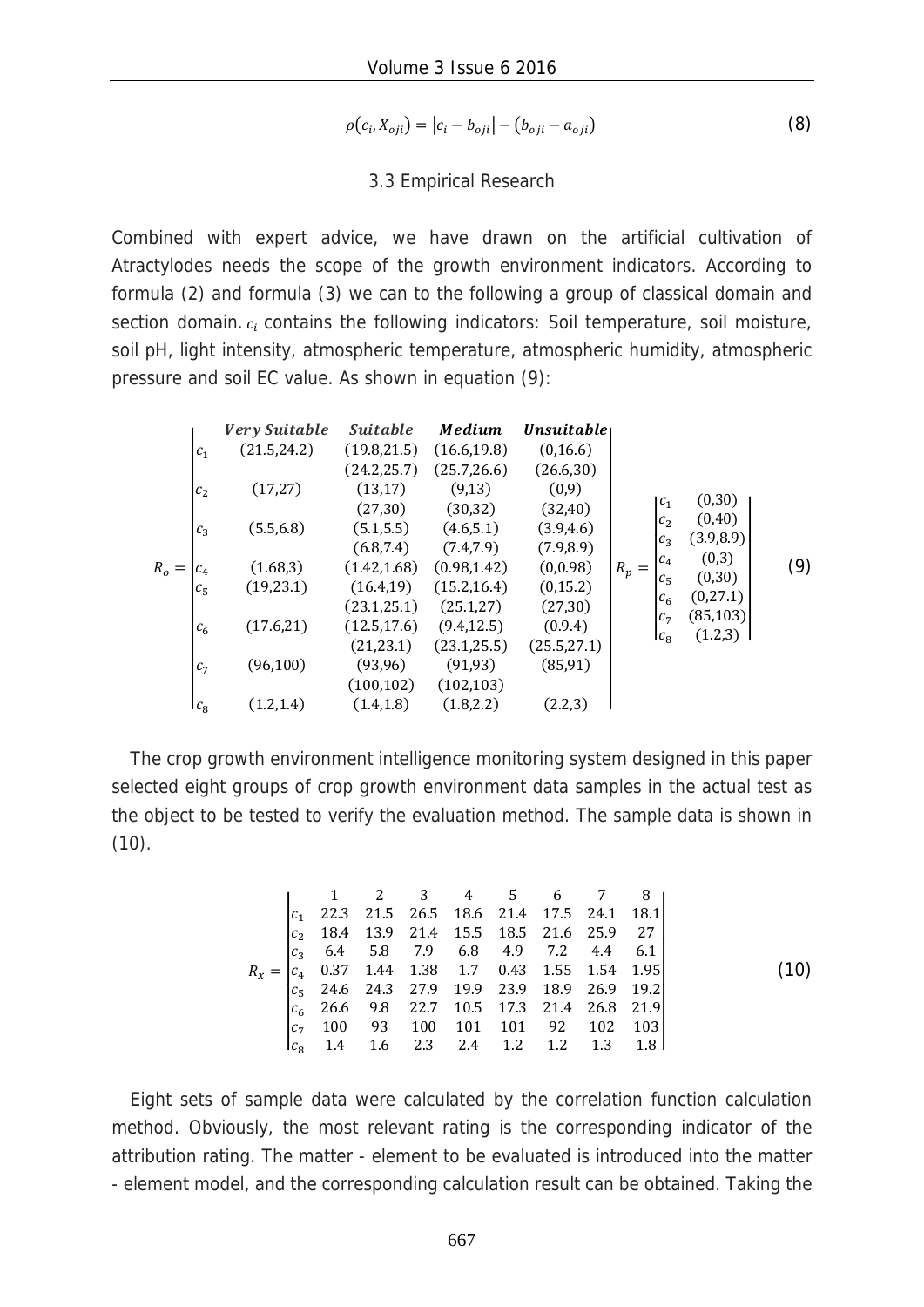index  $c<sub>1</sub>$  of the growth environment of the first group of crops as an example, the calculation process is briefly introduced. Bringing  $v_1 = 22.3$  into the above formula, the index can be obtained in the evaluation of the degree of relevance.  $K_1(v_1) =$  $0.2963$ ;  $K_2(v_1) = -0.1979$ ;  $K_3(v_1) = -0.306$ ;  $K_4(v_1) = -0.425$ . It can be concluded that the  $c<sub>1</sub>$  index of the growth environment samples of the first group belongs to level I, that is, the "superior" level. Similarly, the correlation of other indicators can be obtained, as shown in Table 1.

| Relevancy      | Level I   | Level II  | Level III | Level IV  | Evaluation |
|----------------|-----------|-----------|-----------|-----------|------------|
| $K_{i}(v_{1})$ | 0.2963    | $-0.198$  | $-0.306$  | $-0.425$  | superior   |
| $K_i(v_2)$     | $-0.0001$ | $-0.241$  | $-0.331$  | $-0.375$  | Good       |
| $K_{i}(v_{3})$ | $-0.3966$ | $-0.588$  | 0.111     | $-0.738$  | medium     |
| $K_{i}(v_{4})$ | $-0.2028$ | $-0.3294$ | 0.375     | $-0.4124$ | medium     |
| $K_{i}(v_{5})$ | $-0.0115$ | 0.0588    | $-0.333$  | $-0.3768$ | Good       |
| $K_i(v_6)$     | $-0.2424$ | $-0.3489$ | 0.2813    | $-0.4213$ | medium     |
| $K_{i}(v_{7})$ | 0.037     | $-0.3058$ | $-0.4216$ | $-0.5597$ | superior   |
| $K_i(v_8)$     | $-0.222$  | $-0.3389$ | 0.4687    | $-0.4167$ | medium     |

Tab.1 evaluation index correlation of the first set of soil sample

Based on 8 different indexes, we separately evaluated the growth environment from the standpoint of each independent index. But we still need to integrate the evaluation results of each index, and get a comprehensive evaluation result. Using the Analytic Hierarchy Process (AHP), we obtain the weight of each index in the comprehensive evaluation results (see Table 2).

| Index weight | <b>Indicator</b>        | <b>Weighted Value</b> |
|--------------|-------------------------|-----------------------|
| $W_1$        | soil temperature        | 0.10                  |
| $W_2$        | soil humidity           | 0.19                  |
| $W_3$        | <b>PH</b> value         | 0.28                  |
| $W_4$        | illumination            | 0.12                  |
| $W_5$        | atmospheric temperature | 0.04                  |
| $W_6$        | atmospheric humidity    | 0.05                  |
| $W_7$        | atmospheric pressure    | 0.02                  |
| $W_{\rm R}$  | <b>EC</b> value         | 0.20                  |

Tab.2 Analytic hierarchy process (AHP) empowerment results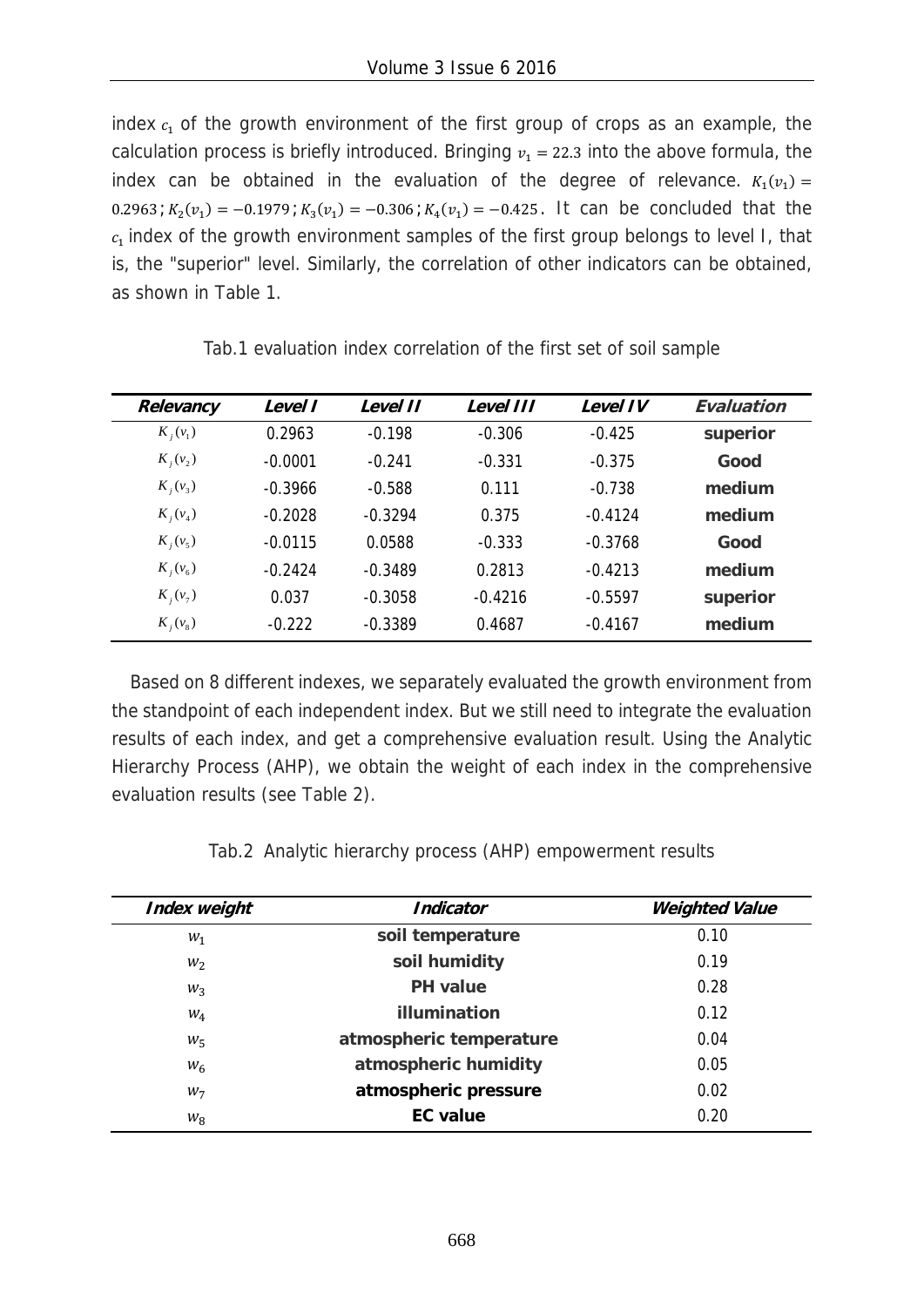The indicators in Table 1 on each level of relevance and weight (Table 2) into the weighting formula:

$$
K_j(N_x) = \sum_{i=1}^n w_i K_j(c_i)
$$
 (11)

The comprehensive correlation degree of the growth environment samples of the first group was calculated as:  $K_1 = -0.1620$ ; $K_2 = -0.3587$ ; $K_3 = 0.6864$ ; $K_4 = -0.5005$ . It can be analyzed that the skin level of this volunteer is the maximum comprehensive correlation degree  $K_3$  corresponding to of Class III. Similarly, the other volunteers can determine the skin status level, see Table 3.

|          | Level I   | Level II  | Level III | <b>Level IV</b> | <b>Result</b> |
|----------|-----------|-----------|-----------|-----------------|---------------|
| Sample 1 | $-0.1620$ | $-0.3587$ | 0.6864    | $-0.5005$       | Level III     |
| Sample 2 | $-0.1322$ | 0.1548    | 0.0009    | $-0.0005$       | Level III     |
| Sample 3 | 0.2007    | 0.0511    | $-0.1186$ | $-0.007$        | Level I       |
| Sample 4 | $-0.1144$ | 0.1426    | 0.00289   | $-0.6885$       | Level II      |
| Sample 5 | $-0.3357$ | $-0.0064$ | 0.0497    | 0.0006          | Level III     |
| Sample 6 | $-0.5579$ | 0.0135    | 0.0168    | 0.10598         | Level IV      |
| Sample 7 | $-0.4655$ | $-0.3368$ | $-0.0025$ | 0.21            | Level IV      |
| Sample 8 | 0.0446    | 0.0986    | $-0.0765$ | $-0.1688$       | Level II      |

Tab.3 8 sets of soil sample evaluation level

Similarly, using the same sample data and applying the traditional matter-element model method, we simulate the evaluation by simulation program. Combined with the evaluation results given by experts. In Table 4, we compare the three evaluation results for eight groups of samples.

Tab.4 Improved matter-element model evaluation result

|          | Expert          | <b>Improved matter element</b> | <b>Traditional matter element</b> |
|----------|-----------------|--------------------------------|-----------------------------------|
| Sample 1 | Level III       | Level III                      | Level II                          |
| Sample 2 | Level III       | Level III                      | Level III                         |
| Sample 3 | Level I         | Level I                        | Level II                          |
| Sample 4 | Level II        | Level II                       | Level II                          |
| Sample 5 | Level III       | Level III                      | Level III                         |
| Sample 6 | <b>Level IV</b> | <b>Level IV</b>                | <b>Level IV</b>                   |
| Sample 7 | Level III       | <b>Level IV</b>                | Level III                         |
| Sample 8 | Level II        | Level II                       | Level II                          |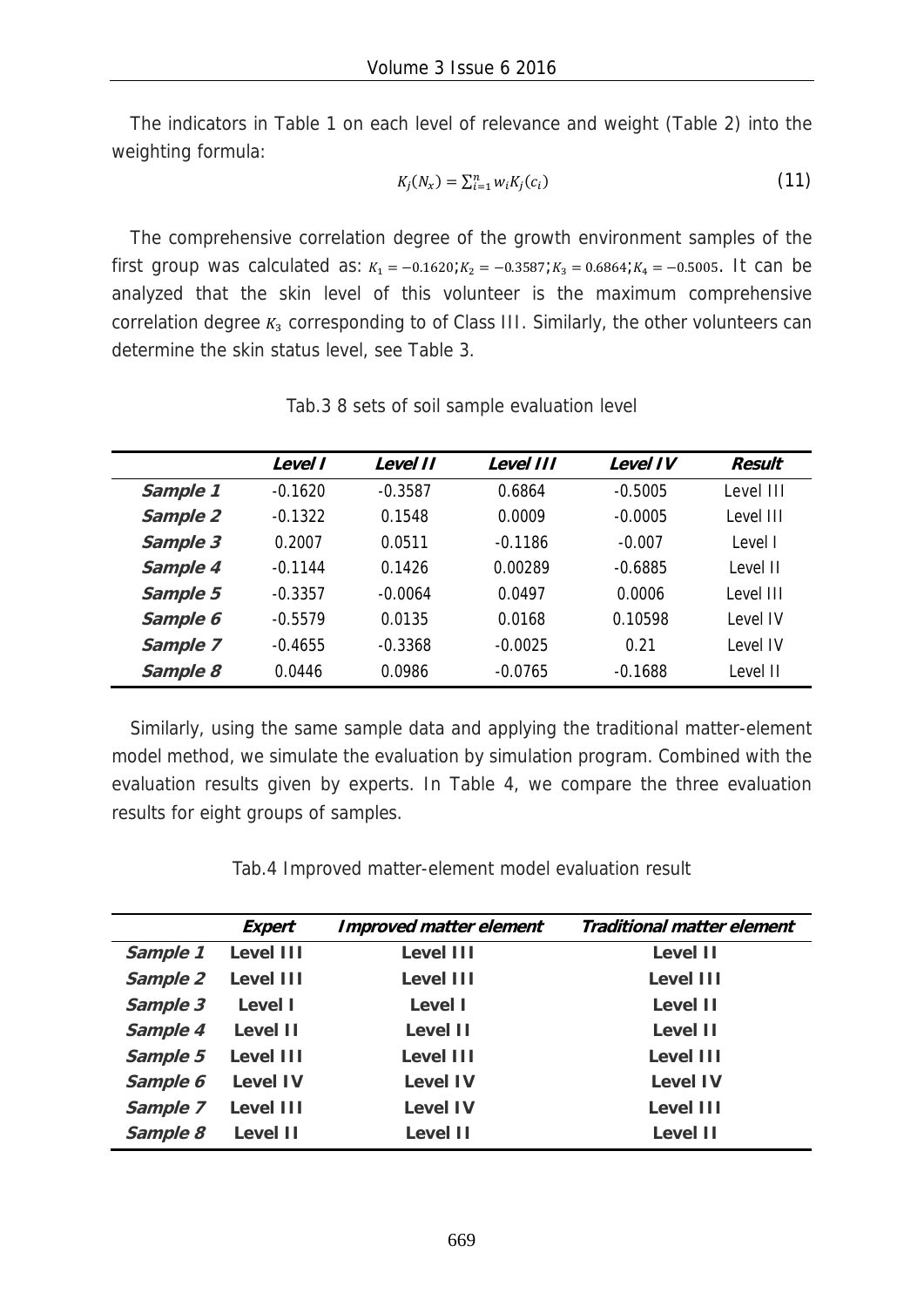It can be seen that the accuracy of the results obtained using the improved metamodel method is about 82%. While the classical matter-element model method is only 75% of the evaluation results. Analysis of the actual situation of comparative samples. Sample 2 and Sample 7 show a certain degree of deviation in the evaluation results obtained by the evaluation method. Mainly because the sampling site in the sampling time and the experts on-site assessment of the weather is different, so the evaluation results have a certain impact. However, from the overall evaluation results, the use of improved material element model evaluation method significantly improved the accuracy of the evaluation results, reflecting the evaluation method has a good reference value.

Figure 6 is the system server-side software evaluation system interface, combined with the data collected the same day, we have a correlation of the results of a hundred percent, intuitive to provide the score and evaluation results.



Fig.6 The server software evaluation system interface

## **4. Conclusion**

In this paper, an intelligent monitoring and evaluation system for crop growth environment is designed, which integrates serial communication technology and cloud service technology. It realizes real-time and accurate acquisition of many indicators of crop growth environment, and provides an intuitive and convenient data display platform. Aiming at the problem of crop adaptability in growing environment, this paper proposes an improved metamodel method to improve the classical matterelement model according to the practical application characteristics of the index to be evaluated, and to adapt the crop to the growing environment Sex to make an objective evaluation, so as to provide a scientific and effective crop planting guide the basis.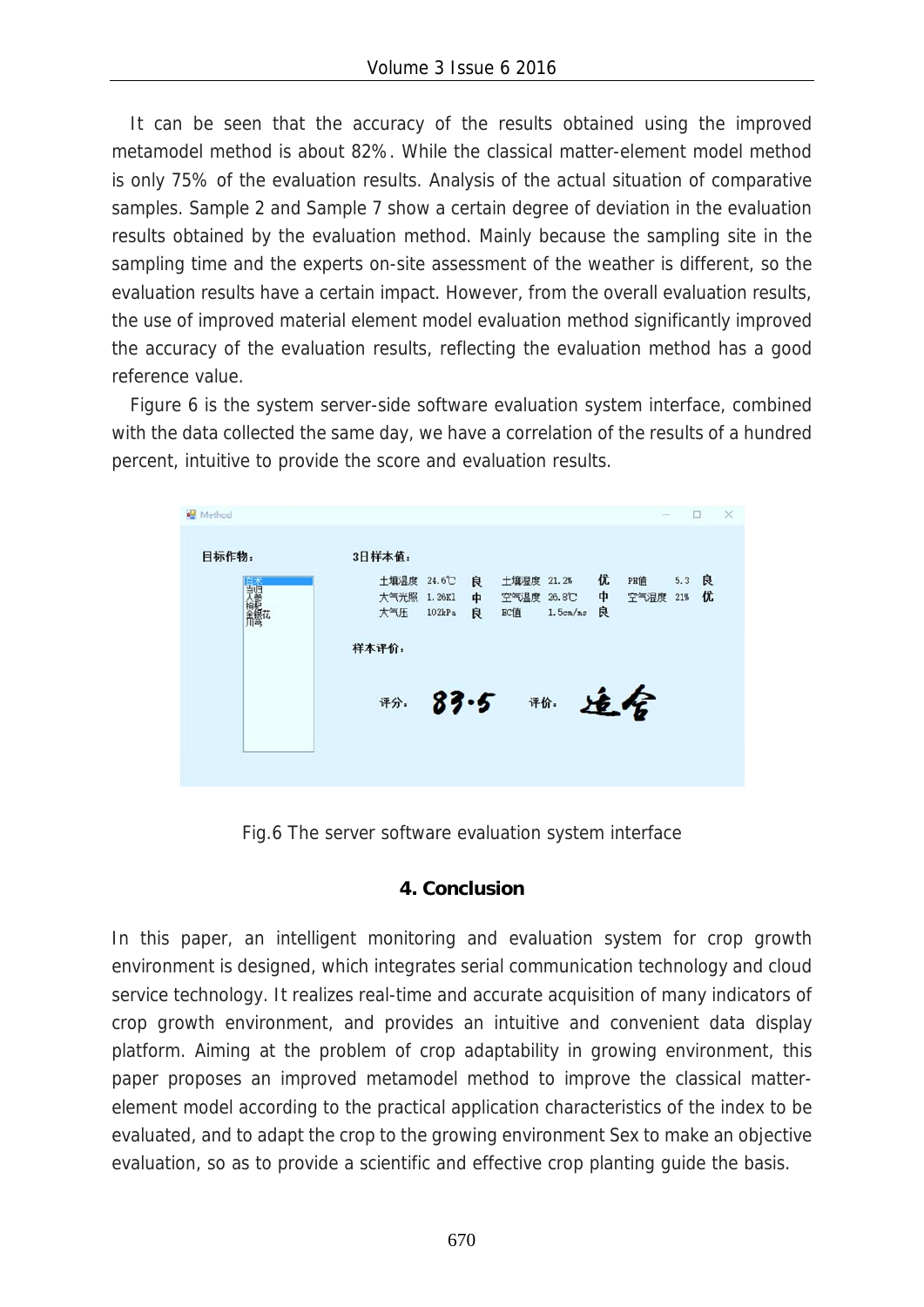# **Acknowledgements**

This paper was financially supported by Beijing Municipal Education Commission of Science and Technology Program Key Projects (KZ201510011011); Beijing Municipal University of Science and Technology Promotion Program (PXM2014\_014213\_000033); NSFC under Grant (No.51179002). Those supports are gratefully acknowledged.

## **References**

- [1] Zhang Hongwei, Chen Huailiang, Zhou Guanhui, Ge Hongmei. Crop Growth Dynamic Monitoring Technology [A]. The Chinese Meteorological Society. The 27th Annual Commit of China Meteorological Society Modern Agricultural Meteorological Disaster Prevention and Reduction and Food Security at the Venue [C]. The Chinese Meteorological Society:,2010:9
- [2] Yao Yuansen, Liao Guiping, Zhao Xing, Chen Yan, Zhao Limin, Lei Menglong. Crop Growth Environment Information Perception Technology is Reviewed [J]. Crop Research, 2013,01:58-63
- [3] Lu Sijin, Wang Yeyao, He Lihuan, China's Soil Environmental Investigation & Assessment and Monitoring [J]. China's Environmental Monitoring, 2014, 06:19- 26.
- [4] Zhang H, Babar MA, Tell P. Identifying relevant studies in software engineering. Information and Software Technology, 2011, 53(6): 625–637. [doi: 10.1016/j.infsof.2010.12.010]
- [5] Yu Jian, Fang Li, Cang Dingbang, et al. Entropy Fuzzy Matter-Element Model is Applied in the Evaluation of Land Ecological Security [J]. Journal of Agricultural Engineering, 2012, 28(5):260-266.
- [6] Yue Xijie, Ge Xizu, Wang Xudong. The Application and Progress of Soil Quality Evaluation Method [J]. China's Agricultural Science and Technology Leader, 2010, 06: 56-61.
- [7] Ma Tianxiao. Classification and Evaluation based on Artificial Neural Network of Forest Site [D]. Henan Agricultural University, 2006.
- [8] Wei Zhiyuan, Sun Juan, Li Songgang, Wang Dengfeng, Qi Zhiping. Hainan Litchi Orchard Grey Correlation Evaluation of Soil Fertility in the Midwest [J]. Journal of Tropical Crops, 2013, 10: 1883-1887.
- [9] Seada K, Helmy A. Geographic protocols in sensor networks [M]. California: American Scientific Publishers (ASP), 2006: 89-112.